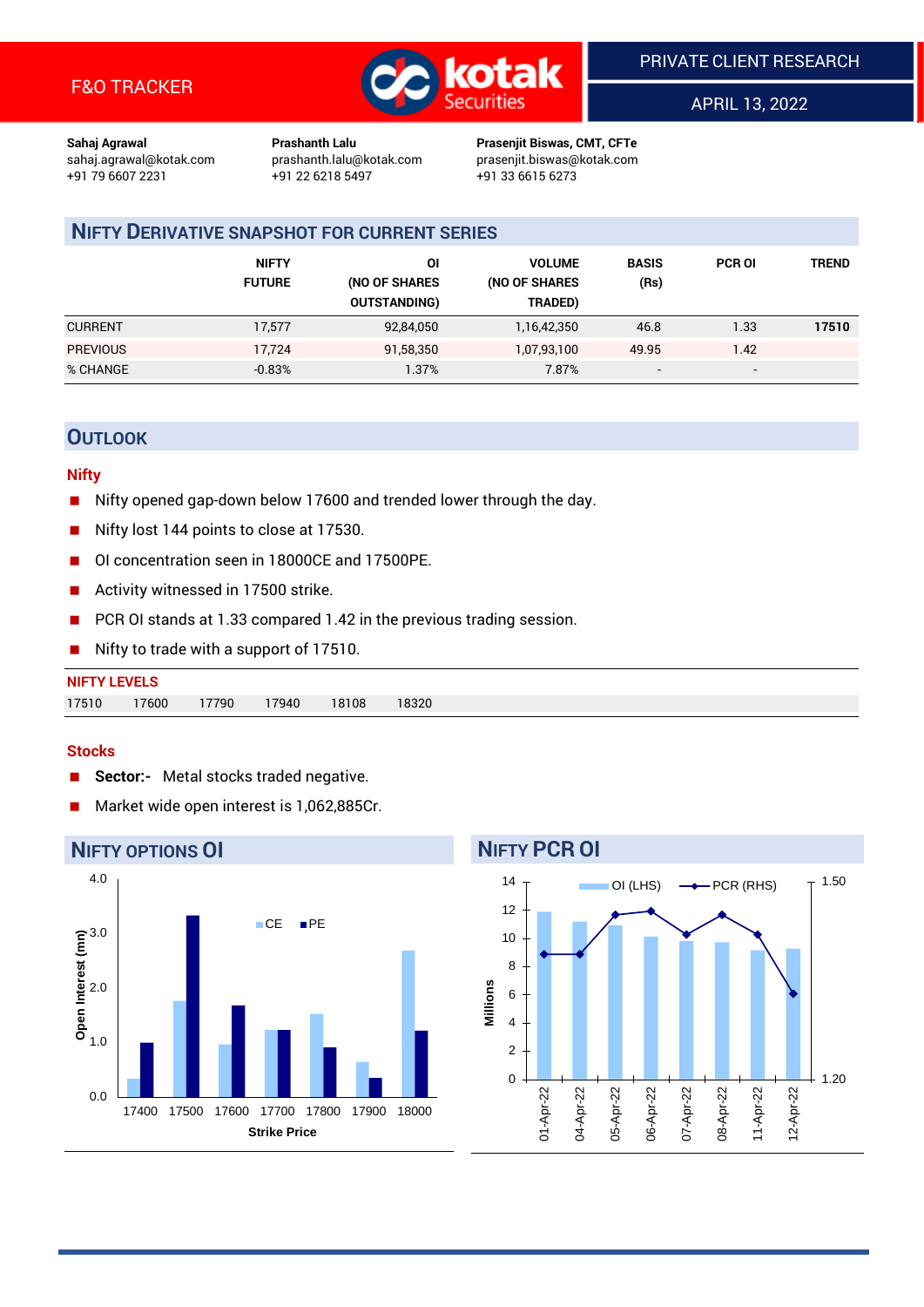# **FUTURE STATISTICS**

| <b>OI INCREASE</b> |
|--------------------|
|--------------------|

| <b>SYMBOL</b>     | ΟI    | ΟI          | <b>PRICE CHG</b> |
|-------------------|-------|-------------|------------------|
|                   | (%)   | (SHARES)    | $(\%)$           |
| ABCAPITAL         | 11.7% | 2,19,38,400 | 1.3%             |
| <b>INTELLECT</b>  | 10.4% | 15,95,250   | $-3.6%$          |
| <b>PERSISTENT</b> | 9.0%  | 4,14,000    | $-2.9%$          |
| <b>HINDALCO</b>   | 8.8%  | 2,67,71,800 | $-5.9%$          |
| <b>PVR</b>        | 7.3%  | 28,80,339   | 2.3%             |
| <b>INFY</b>       | 6.5%  | 3.72.46.500 | $-1.4%$          |
| <b>LTTS</b>       | 6.5%  | 9,00,400    | $-4.3%$          |
| <b>HDFCBANK</b>   | 6.1%  | 5,71,61,500 | $-0.2%$          |
| <b>IRCTC</b>      | 5.6%  | 1,34,26,000 | $-2.2%$          |
| <b>ICICIPRULI</b> | 5.5%  | 58.73.250   | $-0.3%$          |

| <b>OI DECREASE</b> |          |             |                  |
|--------------------|----------|-------------|------------------|
| <b>SYMBOL</b>      | ΟI       | ΟI          | <b>PRICE CHG</b> |
|                    | (%)      | (SHARES)    | $(\%)$           |
| <b>BSOFT</b>       | $-16.7%$ | 51,93,500   | $-7.2%$          |
| <b>DELTACORP</b>   | $-14.3%$ | 1,34,59,600 | $-1.6%$          |
| <b>HONAUT</b>      | $-8.2%$  | 7,680       | $-1.4%$          |
| <b>ABB</b>         | $-7.9%$  | 2.76.250    | $-0.4%$          |
| <b>BEL</b>         | $-6.3%$  | 3,44,01,400 | $-0.6%$          |
| <b>ESCORTS</b>     | $-6.1%$  | 46,53,000   | $-4.0%$          |
| <b>CHAMBLFERT</b>  | $-5.8%$  | 29,20,500   | $-3.7%$          |
| <b>OFSS</b>        | $-5.4%$  | 4,81,875    | $-2.4%$          |
| <b>ASHOKLEY</b>    | $-5.4%$  | 3,22,24,500 | $-0.9%$          |
| CHOLAFIN           | $-4.9%$  | 89.02.500   | $-0.5%$          |

## **CASH STATISTICS**

| <b>TOP VOLUMES</b> |                      |              |       |
|--------------------|----------------------|--------------|-------|
| <b>SYMBOL</b>      | <b>TRADED SHARES</b> | <b>VALUE</b> | CLOSE |
|                    | (QTY)                | (IN LAKHS)   |       |
| <b>HDFCBANK</b>    | 1,37,17,701          | 2,04,712     | 1,494 |
| <b>TCS</b>         | 44,83,476            | 1,66,173     | 3,691 |
| <b>RELIANCE</b>    | 60,99,986            | 1,56,841     | 2,561 |
| <b>HDFC</b>        | 53,90,147            | 1,30,608     | 2,426 |
| <b>TATAPOWER</b>   | 4,47,71,140          | 1,23,705     | 275   |
| <b>ICICIBANK</b>   | 1,40,20,000          | 1,06,427     | 764   |
| <b>TATAMOTORS</b>  | 2,26,98,696          | 99,692       | 438   |
| <b>ADANIPOWER</b>  | 4,25,54,718          | 98,920       | 231   |
| <b>HINDALCO</b>    | 1,67,01,775          | 91,367       | 542   |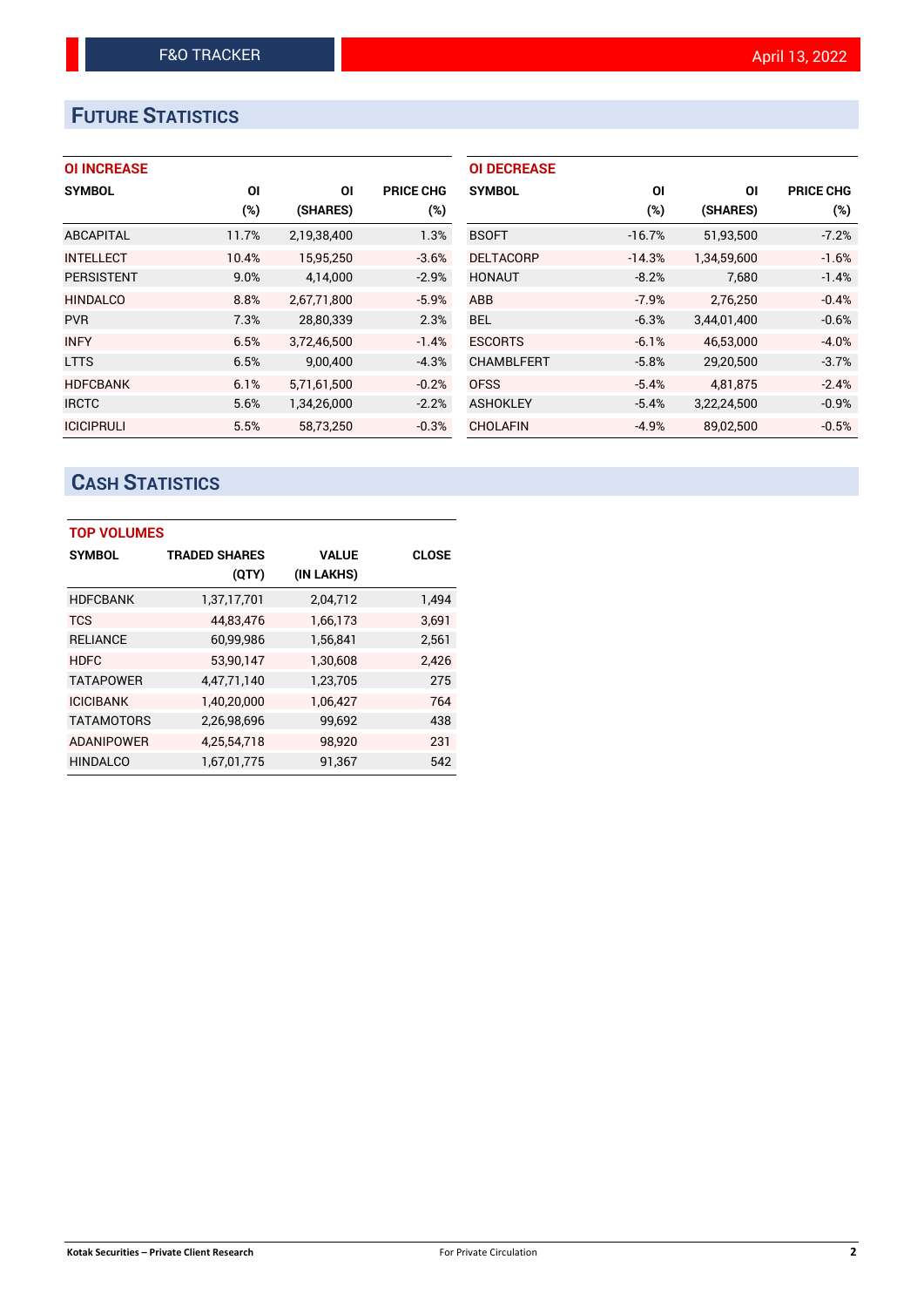# **OPTION STATISTICS**

#### **SIGNIFICANT CALL OPEN INTEREST**

| <b>SYMBOL</b>    | STRK         | <b>OPTION</b> | <b>CLOSE</b> | <b>FUT</b>   | ΟI         |
|------------------|--------------|---------------|--------------|--------------|------------|
|                  | <b>PRICE</b> | TYPE          | (RS)         | <b>CLOSE</b> | (SHARES)   |
| ONGC             | 175          | <b>CE</b>     | 1.2          | 169          | 260.87.600 |
| GAIL             | 170          | CF            | 4.0          | 167          | 103,88,300 |
| COALINDIA        | 200          | CE            | 2.5          | 186          | 127,21,800 |
| <b>NTPC</b>      | 160          | CE            | 0.7          | 153          | 213,18,000 |
| <b>NTPC</b>      | 155          | СE            | 1.4          | 153          | 186,27,600 |
| <b>HINDALCO</b>  | 600          | CE            | 3.2          | 545          | 68,76,775  |
| <b>TATAPOWER</b> | 300          | СE            | 3.9          | 276          | 254,27,250 |
| <b>MARUTI</b>    | 8,000        | CE            | 70.5         | 7,626        | 5,46,300   |
| <b>IOC</b>       | 130          | CE            | 2.2          | 127          | 137,80,000 |
| ONGC             | 180          | СE            | 0.8          | 169          | 115.19.200 |

| <b>SIGNIFICANT PUT OPEN INTEREST</b> |              |               |              |              |             |  |  |  |  |  |
|--------------------------------------|--------------|---------------|--------------|--------------|-------------|--|--|--|--|--|
| <b>SYMBOL</b>                        | <b>STRK</b>  | <b>OPTION</b> | <b>CLOSE</b> | <b>FUT</b>   | ΟI          |  |  |  |  |  |
|                                      | <b>PRICE</b> | TYPE          | (RS)         | <b>CLOSE</b> | (SHARES)    |  |  |  |  |  |
| <b>COALINDIA</b>                     | 170          | <b>PE</b>     | 1.0          | 186          | 55,86,000   |  |  |  |  |  |
| <b>NTPC</b>                          | 150          | <b>PE</b>     | 1.2          | 153          | 99,97,800   |  |  |  |  |  |
| <b>COALINDIA</b>                     | 180          | <b>PE</b>     | 3.7          | 186          | 49,26,600   |  |  |  |  |  |
| <b>ITC</b>                           | 250          | <b>PE</b>     | 1.6          | 265          | 1,00,73,600 |  |  |  |  |  |
| <b>TATAPOWER</b>                     | 250          | <b>PE</b>     | 2.1          | 276          | 80,32,500   |  |  |  |  |  |
| <b>TATAPOWER</b>                     | 260          | <b>PE</b>     | 4.1          | 276          | 74,58,750   |  |  |  |  |  |
| <b>TCS</b>                           | 3,700        | <b>PE</b>     | 67.6         | 3,705        | 7,41,300    |  |  |  |  |  |
| <b>COALINDIA</b>                     | 190          | <b>PE</b>     | 8.4          | 186          | 24,57,000   |  |  |  |  |  |
| <b>NTPC</b>                          | 145          | <b>PE</b>     | 0.5          | 153          | 42,97,800   |  |  |  |  |  |
| <b>TATAMOTORS</b>                    | 440          | <b>PE</b>     | 15.1         | 440          | 55.60.350   |  |  |  |  |  |

| SIGNIFICANT CALL OPEN INTEREST ADDITION |              |               |             |        |              | <b>SIGNIFI</b>  |
|-----------------------------------------|--------------|---------------|-------------|--------|--------------|-----------------|
| <b>SYMBOL</b>                           | STRK         | <b>OPTION</b> | <b>OPEN</b> | OI CHG | <b>CLOSE</b> | <b>SYMBOL</b>   |
|                                         | <b>PRICE</b> | TYPE          | <b>INT</b>  | (%)    | (Rs)         |                 |
| <b>WIPRO</b>                            | 565          | <b>CE</b>     | 1,57,600    | 6467%  | 12.9         | <b>BSOFT</b>    |
| <b>HINDALCO</b>                         | 540          | <b>CE</b>     | 4,03,125    | 2244%  | 19.6         | <b>ICICIBAN</b> |
| <b>IOC</b>                              | 143          | <b>CE</b>     | 1,43,000    | 2100%  | 0.4          | <b>GAIL</b>     |
| <b>ABCAPITAL</b>                        | 140          | <b>CE</b>     | 6,24,800    | 1478%  | 0.4          | <b>NATIONA</b>  |
| <b>INFY</b>                             | 1,740        | <b>CE</b>     | 5,01,000    | 803%   | 53.4         | <b>PFC</b>      |
| <b>HINDALCO</b>                         | 560          | <b>CE</b>     | 15,99,600   | 713%   | 10.2         | <b>COALIND</b>  |
| <b>TORNTPOWER</b>                       | 570          | <b>CE</b>     | 3,96,000    | 529%   | 12.2         | <b>GAIL</b>     |
| GAIL                                    | 182          | <b>CE</b>     | 2,13,500    | 483%   | 1.4          | <b>COALIND</b>  |
| <b>BSOFT</b>                            | 470          | <b>CE</b>     | 4,86,200    | 412%   | 18.0         | <b>INFY</b>     |
| <b>HINDALCO</b>                         | 550          | <b>CE</b>     | 11.87.875   | 376%   | 14.4         | <b>BSOFT</b>    |

| SIGNIFICANT PUT OPEN INTEREST ADDITION |              |               |             |        |              |  |  |  |  |
|----------------------------------------|--------------|---------------|-------------|--------|--------------|--|--|--|--|
| <b>SYMBOL</b>                          | <b>STRK</b>  | <b>OPTION</b> | <b>OPEN</b> | OI CHG | <b>CLOSE</b> |  |  |  |  |
|                                        | <b>PRICE</b> | <b>TYPE</b>   | <b>INT</b>  | (%)    | (Rs)         |  |  |  |  |
| <b>BSOFT</b>                           | 350          | <b>PE</b>     | 2,22,300    | 1800%  | 1.1          |  |  |  |  |
| <b>ICICIBANK</b>                       | 900          | <b>PE</b>     | 2,88,750    | 483%   | 130.4        |  |  |  |  |
| GAIL                                   | 167          | <b>PE</b>     | 2,01,300    | 371%   | 5.8          |  |  |  |  |
| <b>NATIONALUM</b>                      | 107          | <b>PE</b>     | 1,53,000    | 350%   | 0.9          |  |  |  |  |
| <b>PFC</b>                             | 113          | <b>PE</b>     | 3,03,800    | 206%   | 1.0          |  |  |  |  |
| COALINDIA                              | 172          | <b>PE</b>     | 6,46,800    | 185%   | 1.5          |  |  |  |  |
| GAIL                                   | 170          | <b>PE</b>     | 3,05,000    | 178%   | 7.0          |  |  |  |  |
| COALINDIA                              | 167          | <b>PE</b>     | 5,04,000    | 173%   | 0.9          |  |  |  |  |
| <b>INFY</b>                            | 1,640        | <b>PE</b>     | 4,04,700    | 166%   | 13.8         |  |  |  |  |
| <b>BSOFT</b>                           | 400          | <b>PE</b>     | 4,23,800    | 159%   | 4.9          |  |  |  |  |

|                 | <b>CALL OPTION VOLUMES</b> |               |                  |              |                  | <b>PUT OPTION VOLUMES</b> |               |                  |              |  |
|-----------------|----------------------------|---------------|------------------|--------------|------------------|---------------------------|---------------|------------------|--------------|--|
| <b>SYMBOL</b>   | <b>STRK</b>                | <b>OPTION</b> | <b>CONTRACTS</b> | <b>CLOSE</b> | <b>SYMBOL</b>    | <b>STRK</b>               | <b>OPTION</b> | <b>CONTRACTS</b> | <b>CLOSE</b> |  |
|                 | <b>PRICE</b>               | <b>TYPE</b>   |                  | (Rs)         |                  | <b>PRICE</b>              | <b>TYPE</b>   |                  | (Rs)         |  |
| <b>TCS</b>      | 3,700                      | <b>CE</b>     | 56,805           | 75.2         | <b>TCS</b>       | 3,700                     | <b>PE</b>     | 23,964           | 67.6         |  |
| <b>TCS</b>      | 3.800                      | <b>CE</b>     | 48.179           | 35.4         | <b>TCS</b>       | 3,600                     | <b>PE</b>     | 17.720           | 30.0         |  |
| <b>TCS</b>      | 3,900                      | <b>CE</b>     | 25,009           | 15.7         | <b>TCS</b>       | 3,500                     | <b>PE</b>     | 14,703           | 13.9         |  |
| <b>HDFCBANK</b> | 1.500                      | <b>CE</b>     | 24,377           | 42.7         | <b>TATASTEEL</b> | 1,300                     | <b>PE</b>     | 9.463            | 32.1         |  |
| <b>TCS</b>      | 4,000                      | <b>CE</b>     | 24,039           | 8.8          | <b>HINDALCO</b>  | 550                       | <b>PE</b>     | 9,343            | 19.6         |  |
| <b>INFY</b>     | 1.800                      | <b>CE</b>     | 18,940           | 27.5         | <b>TCS</b>       | 3,400                     | <b>PE</b>     | 8.610            | 8.1          |  |
| <b>RELIANCE</b> | 2,600                      | <b>CE</b>     | 17,258           | 48.6         | <b>HDFCBANK</b>  | 1,500                     | <b>PE</b>     | 7,244            | 39.9         |  |
| <b>TCS</b>      | 3.720                      | <b>CE</b>     | 16.378           | 65.9         | <b>INFY</b>      | 1.700                     | <b>PE</b>     | 7.189            | 28.4         |  |
| <b>AXISBANK</b> | 800                        | <b>CE</b>     | 15,044           | 17.7         | <b>TCS</b>       | 3,680                     | <b>PE</b>     | 5,958            | 58.2         |  |
| <b>RELIANCE</b> | 2.700                      | <b>CE</b>     | 13,820           | 18.4         | <b>HINDALCO</b>  | 540                       | PE            | 5,485            | 14.9         |  |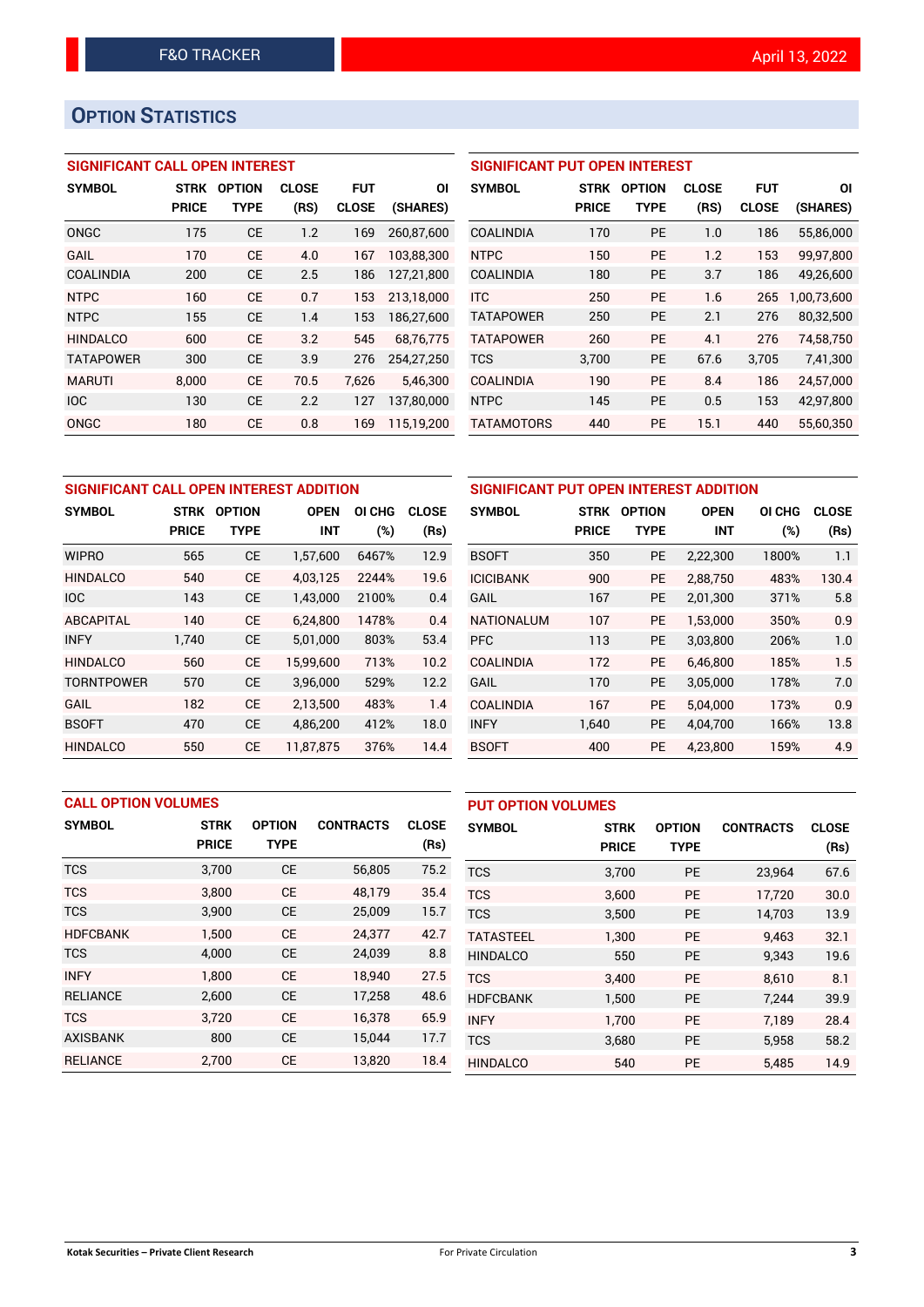#### **RATING SCALE (PRIVATE CLIENT GROUP)**

- **BUY**  Stock/Index looks strong from the expiry/near term perspective and is expected to gain on the basis of technical and/or derivative parameters. Time frame is minimum of current expiry and in certain cases extend to the next series depending on the stock behaviour. Strict stop loss needs to be adhered to for every buy/long recommendation given.
- **SELL** Stock/Index looks weak from the expiry/near term perspective and is expected to gain on the basis of technical and/or derivative parameters. Time frame is minimum of current expiry and in certain cases extend to the next series depending on the stock behaviour. Strict stop loss needs to be adhered to for every sell/short recommendation given.

#### **FUNDAMENTAL RESEARCH TEAM (PRIVATE CLIENT GROUP)**

**Shrikant Chouhan Arun Agarwal Amit Agarwal, CFA Hemali Dhame** shrikant.chouhan@kotak.com arun.agarwal@kotak.com agarwal.amit@kotak.com Hemali.Dhame@kotak.com +91 22 6218 5408 +91 22 6218 6443 +91 22 6218 6439 +91 22 6218 6433

Metals & Mining, Midcap Pharmaceuticals Pharmaceuticals Research Associate Support Executive<br>
iatin.damania@kotak.com purvi.shah@kotak.com rini.mehta@kotak.com k.kathirvelu@kotak.com jatin.damania@kotak.com

**Sumit Pokharna** Pankaj Kumar<br>Oil and Gas, Information Tech Construction, sumit.pokharna@kotak.com pankajr.kumar@kotak.com +91 22 6218 6438 +91 22 6218 6434

# **Jatin Damania Purvi Shah Rini Mehta K. Kathirvelu**

Construction, Capital Goods & Midcaps

Transportation, Paints, FMCG

+91 22 6218 6440 +91 22 6218 6432 +91 80801 97299 +91 22 6218 6427

#### **TECHNICAL RESEARCH TEAM (PRIVATE CLIENT GROUP)**

**Shrikant Chouhan Amol Athawale Sayed Haider** [shrikant.chouhan@kotak.com](mailto:shrikant.chouhan@kotak.com) [amol.athawale@kotak.com](mailto:amol.athawale@kotak.com) Research Associate

+91 22 6218 5408 +91 20 6620 3350 [sayed.haider@kotak.com](mailto:sayed.haider@kotak.com) +91 22 62185498

#### **DERIVATIVES RESEARCH TEAM (PRIVATE CLIENT GROUP)**

+91 79 6607 2231 +91 22 6218 5497 +91 33 6615 6273

**Sahaj Agrawal Prashanth Lalu Prasenjit Biswas, CMT, CFTe** [prasenjit.biswas@kotak.com](mailto:prasenjit.biswas@kotak.com)